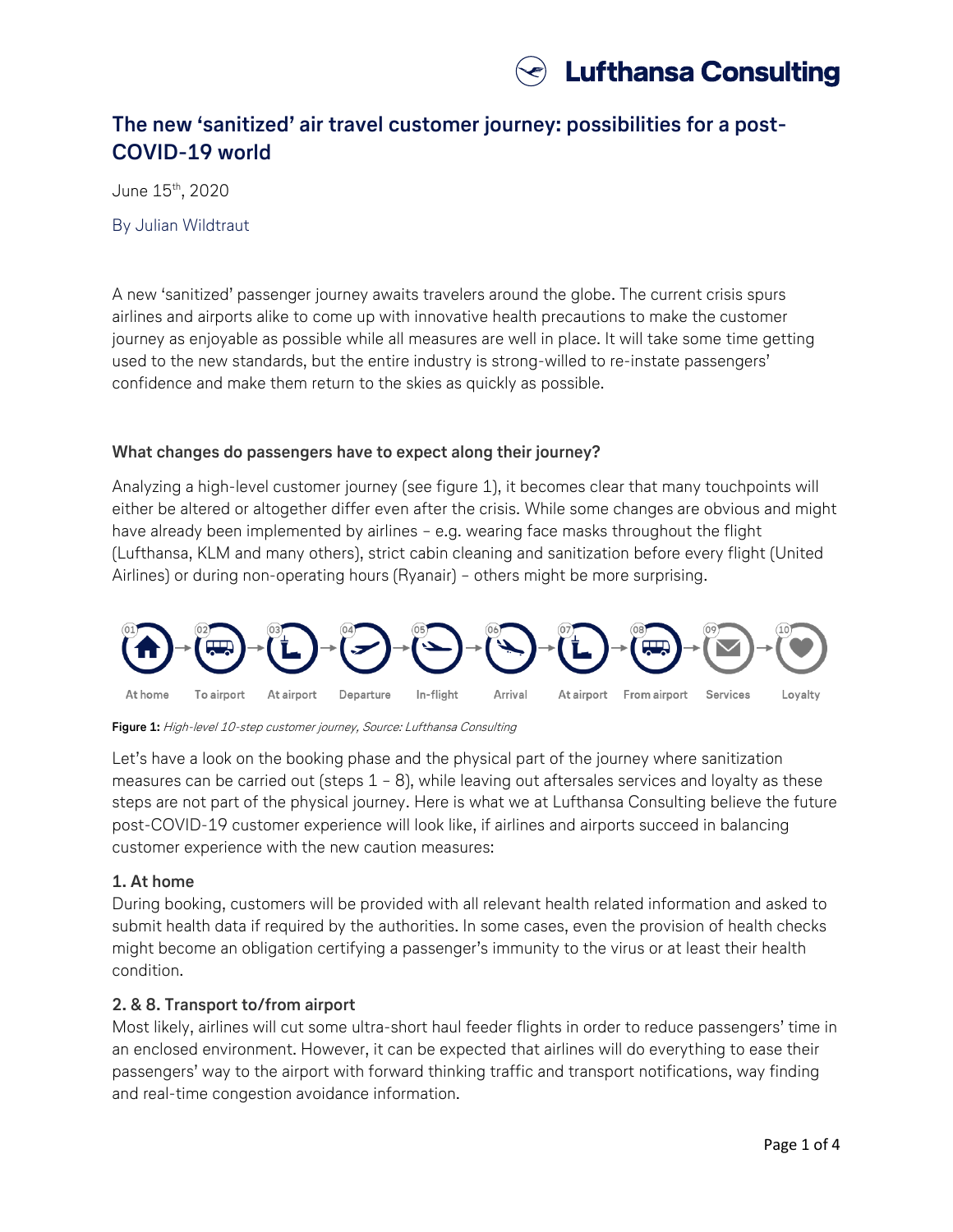

# **3. At departure airport**

Travelers will spend a little more time at airports with all measures in place. However, if farewells will have to take place outside the airport building granting access only to staff and traveling passengers, airports have to re-define how to grant a positive passenger experience. Besides the obligation to wear face masks at all times while in the airport (e.g. MUC), travelers will have to get used to healthchecks, disinfection tunnels for luggage, and regularly washing their hands. Passengers will be guided through the buildings as smoothly as possible while keeping a distance while queuing and being guided by floor markings, 'traffic lights' or even more sophisticated guidance systems.

Check-in desks will be fitted with plexiglass barriers (e.g. Delta) and self-service kiosks will increasingly use face recognition features reducing interaction to an almost touchless experience (e.g. Etihad).

All retail outlets as well as cafés and restaurants will have to adhere to stricter health measures, shifting innovative solutions such as 'delivery at gate'. Finally, frequent sanitization of all airport areas will be of utmost importance in the future. Some airports already experiment with futuristic sanitization robots today (e.g. AUH).

### **4. Boarding and departure**

Few of the amenities appreciated by  $1<sup>st</sup>$  and business class passengers will be suspended for the time being, i.e. limousine- (Emirates), most lounge- (Lufthansa) and non-health related special services.

For boarding, passengers might undergo quick blood tests (DXB). As long as schedules won't return to full capacity, no two adjacent gates should be open at the same time to make more space available. Additional busses will be deployed to bring passengers safely to remotely parked aircraft. Floor markings at the gate, in the busses and on jet bridges will show passengers how to distance. Some airlines and airports might even promote open air walkways to the aircraft to avoid congestion on jet bridges. Finally, passport and boarding pass control will be conducted in a touchless manner.

Any passengers exhibiting symptoms associated to COVID-19 might be rejected entry to the aircraft or gate itself, which, if managed professionally, serves as an important step in a safe journey.

### **5. In-flight**

l

Leaving the middle seat empty to allow for distancing inside the cabin is currently controversially discussed also by IATA both in terms of operational feasibility and medical necessity $^1$ . To support a secure journey also in crowded airplanes, however, airlines require passengers and crew to wear face masks during the flight, crew might be wearing gloves in addition (Qatar, Vistara, others). Additionally, sanitizer dispensers will be available throughout the cabin. Some airlines might provide sanitization wipes for passengers in addition to cleaning the surface areas of seats and tray tables as a self-reassuring measure.

Passengers might have to fly without blankets, re-usable headphones and amenity kits. Cabin magazines will be provided only digitally, preferably through apps passengers can download to their own devices. There is a clear trend that inflight entertainment and food menus might also be only provided through bring your own device (BYOD) channels.

<sup>1</sup> https://www.iata.org/en/pressroom/pr/2020-05-05-01/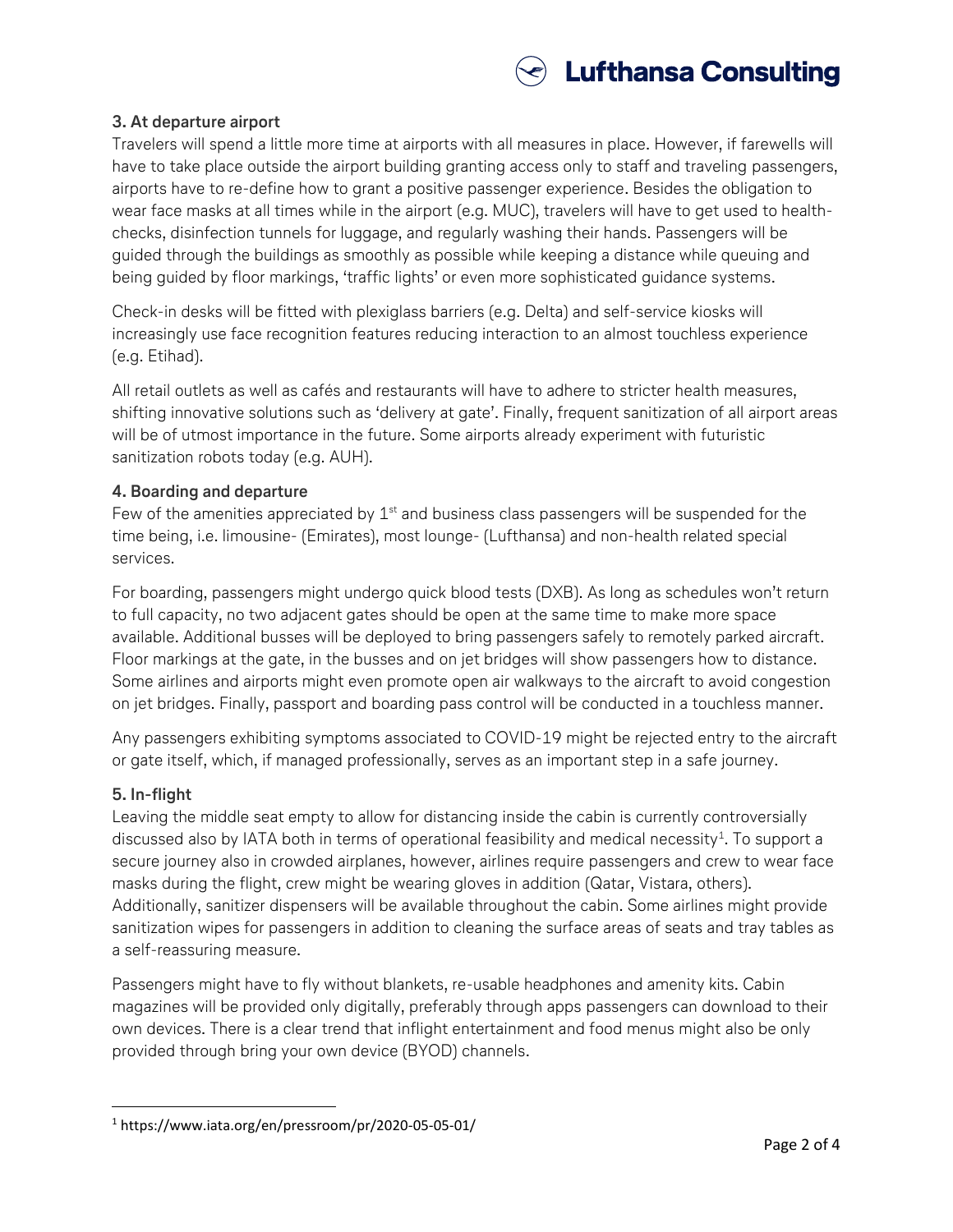# **Lufthansa Consulting**

As for the beloved on-board service, only packaged food and bottled or canned drinks will be provided to passengers taking out the personal touch in presenting food and beverage but reducing the risk of infection (Emirates). Purchasable items will only be available through cashless payments (Ryanair) and any other amenity services such as offering hot towels, snacks and duty-free products will be either suspended or carried out as on-demand services.

The use of lavatories will be regulated by crew (Ryanair) or restricted completely on short-haul flights. Crew will also be responsible for sanitizing the bathrooms regularly on long-haul flights.

In case a passenger exhibits COVID-19 symptoms in-flight, airlines might even provide demarcated rows in the back of the cabin as isolation zones.

# **6. Disembarkation & arrival**

Upon arrival, disembarkation should be conducted in smaller tranches to facilitate distanced queuing supported by floor markings in all relevant areas. At more and more destinations, immigration forms should be filled out denoting passengers' health condition. Immigration is best carried out in a touchless manner if possible, e.g. through the use of face recognition instead of providing finger prints and passport scans. Quick health checks on arrival might become a popular stop, where airports offer this voluntary service smoothly and effortlessly (VIE).

# **7. At destination airport**

Baggage claims, 'lost & found' and transfer desk services will be structured according to distancing restrictions or even solely offered through digital self-service claim handling, while floor markings and 'traffic lights' will guide passengers the exit.

# **What are the drivers in the short-term and in the long-term?**

With most airlines working on resuming their schedules, all of the above measures will already be necessary in the short-term when re-starting, re-scaling and re-stabilizing the business will be the most pressing issue. As air travel slowly resumes to its pre-COVID-19 levels, airlines and airports alike will face the challenge to sustain health measures while re-establishing a service-level that passengers have grown accustomed to in the past. Hence, the airline industry's innate competitive environment will propel after the crisis as passengers will not only choose airlines upon price and convenience but also according to perceived safety in terms of anti-COVID-19 measures.

# **Can the crisis be a catalyzer for digitalization along the customer journey?**

In the wake of the crisis, 'social distancing' and the avoidance of touch-based services assign a new importance to digital services where airlines and airports can exceed passengers' expectations. Through innovate products, a truly personalized passenger centric approach to travelling will play a key role to boosting satisfaction and customer loyalty. This challenging crisis could indeed be a chance for airlines and airports to jumpstart their digital offerings at each and every touch point.

To learn more and discuss how your organization could benefit from Lufthansa Consulting's expertise on Crisis Recovery, please get in touch at **ALcrisis-solutions@LHConsulting.com**.

# **Together, we can make it through to better days.**